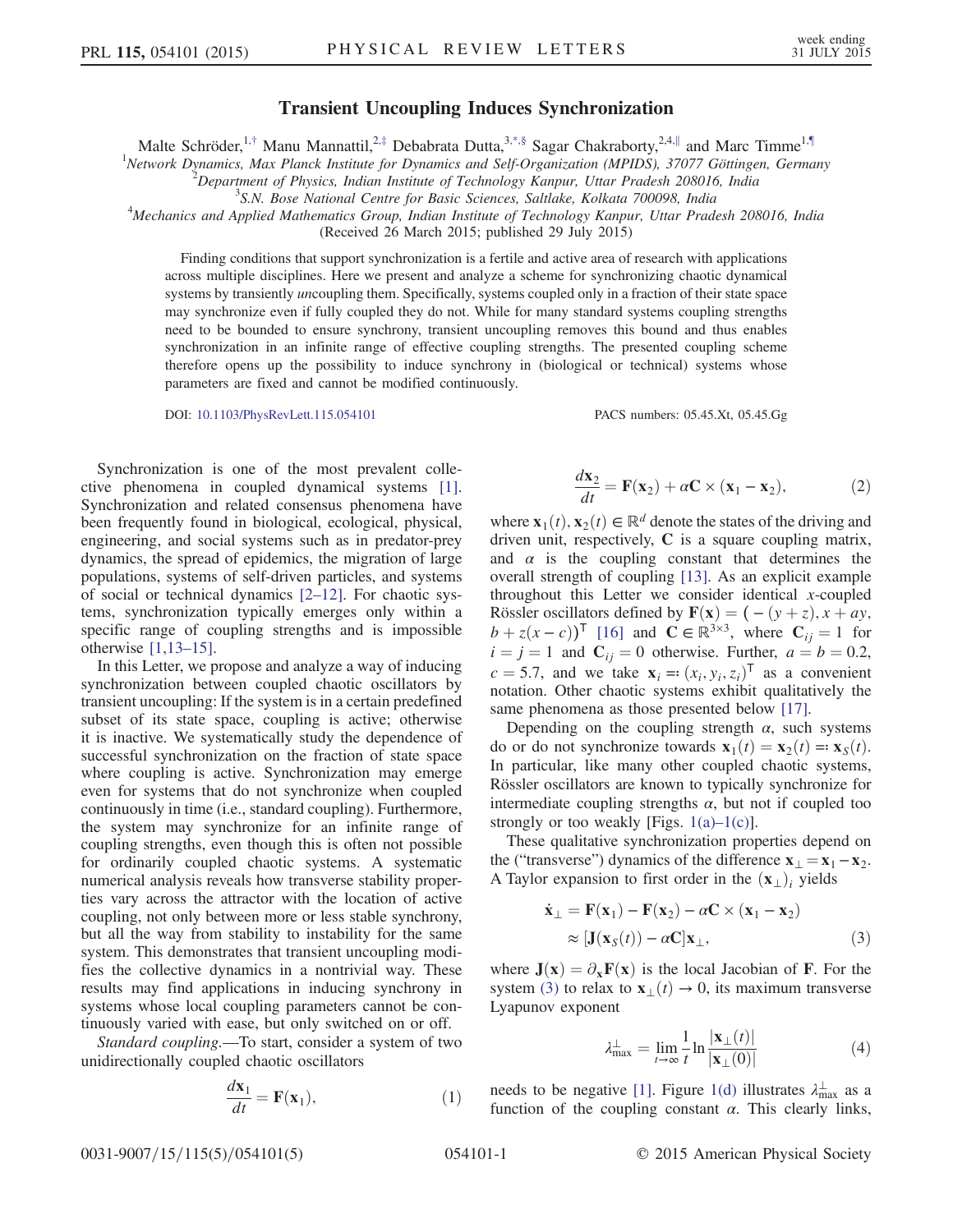<span id="page-1-0"></span>

FIG. 1 (color online). Synchronization depends on coupling strength. Trajectories of the driving (solid line) and driven (dashed line) unit of two coupled chaotic oscillators for (a)  $\alpha = 0.05$ , (b)  $\alpha = 1.5$ , and (c)  $\alpha = 5$  as indicated in panel (d). (d) The maximum transverse Lyapunov exponent  $\lambda_{\max}^{\perp}$  indicates synchronization for intermediate coupling only.

in a quantitative way, the coupling strength and the qualitative changes in collective dynamics observed before [Figs.  $1(a) - 1(c)$  $1(a) - 1(c)$ ].

<span id="page-1-2"></span>Transient uncoupling.—We now introduce transient uncoupling via a factor

$$
\chi_A(\mathbf{x}_2) = \begin{cases} 1 & \text{for } \mathbf{x}_2 \in A; \\ 0 & \text{for } \mathbf{x}_2 \notin A \end{cases}
$$
 (5)

in the coupling term,

$$
\frac{d\mathbf{x}_2}{dt} = \mathbf{F}(\mathbf{x}_2) + \alpha \chi_A(\mathbf{x}_2) \mathbf{C} \times (\mathbf{x}_1 - \mathbf{x}_2).
$$
 (6)

Here  $A \subseteq \mathbb{R}^d$  is a subset of the driven unit's state space where coupling is active. The two units are thus effectively coupled only within a subset  $\mathbb{R}^d \times A$  of their common state space. For  $A = \mathbb{R}^d$ , the units are ordinarily coupled continuously in time.

<span id="page-1-3"></span>Practically relevant subsets A are defined by clipping a region of state space along the direction of a particular coordinate axis,

$$
A_{\Delta} = \{ \mathbf{x}_2 \in \mathbb{R}^d : |(\mathbf{x}_2)_1 - (\mathbf{x}_2^*)_1| \le \Delta \},\tag{7}
$$

where  $x_2^*$  is a suitable point and the subscript "1" refers to the first coordinate of  $x_2$  and  $x_2^*$ . Thus, coupling is only active within a column of width  $2\Delta$  centered around  $(\mathbf{x}_{2}^{*})_1$ .<br>Here  $(\mathbf{x}^{*}) = 1.2$  was chosen as the center of the attractor Here,  $(\mathbf{x}_2^*)_1 = 1.2$  was chosen as the center of the attractor<br>in the x direction. An example realization for Rössler in the  $x$  direction. An example realization for Rössler oscillators is illustrated in Fig. [2.](#page-1-1)

Such transient uncoupling modifies the collective dynamics of the coupled system in a nontrivial way (Figs. [3](#page-2-0) and [4](#page-2-1)). Specifically, for a fixed coupling strength  $\alpha$ , for which standard coupling would not lead to synchronization, clipping in an intermediate interval  $\Delta$  induces synchronization. Obviously, for  $\Delta \rightarrow 0$  the units become completely uncoupled and cannot synchronize. Similarly, for no clipping  $Δ \rightarrow Ω/2$  (where  $Ω$  is the width of the attractor along the clipping direction) we reobtain the original system with standard coupling that does not synchronize. For intermediate clipping, however, we find stable synchronization. As the clipping fraction  $\Delta$  becomes just one additional parameter of the system, we expect the Lyapunov exponent to vary continuously with respect to  $\Delta$ . An analysis of the transverse Lyapunov exponent as a function of the clipping fraction  $\Delta' = 2\Delta/\Omega$  confirms this (Fig. [3](#page-2-0)).

<span id="page-1-1"></span>

FIG. 2 (color online). Transient uncoupling through state-space clipping. The dynamics of two synchronized chaotic oscillators in the x-y plane with  $x^* = (\mathbf{x}_2^*)^2 = 1.20$ ,  $\Delta = 4.16$ , and  $\alpha = 7.0$ <br>(driving: solid curve: driven: dashed curve). Counling is only (driving: solid curve; driven: dashed curve). Coupling is only active in the interval  $x_2 \in [x^* - \Delta, x^* + \Delta]$  (shaded in gray).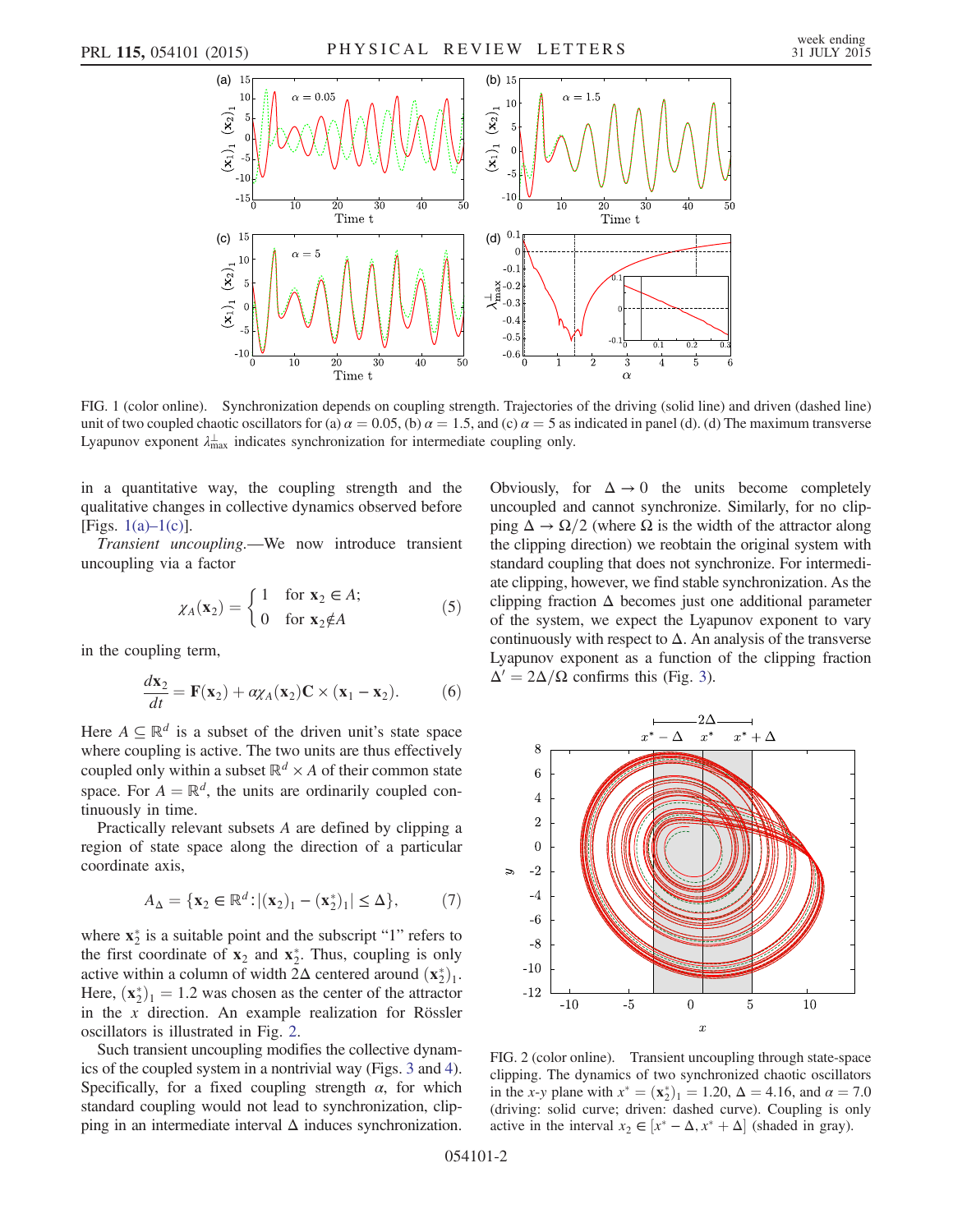<span id="page-2-0"></span>

FIG. 3 (color online). Synchronization induced by transient uncoupling. Maximum transverse Lyapunov exponent for two transiently uncoupled chaotic oscillators (for parameters see text) for  $\alpha = 5$  and clipping with  $(\mathbf{x}_2^*)_1 = 1.20$ . Synchronization<br>emerges for moderate clinning i.e. for intermediate values of  $\Delta'$ emerges for moderate clipping, i.e., for intermediate values of  $\Delta'$ , though not without clipping ( $\Delta' = 1$ ).

Intriguingly, we find that for a fixed clipping interval  $\Delta$ , the dependence on the coupling strength  $\alpha$  is changed not only quantitatively but also qualitatively (compare Fig. [4](#page-2-1) to Fig. [1\)](#page-1-0). In particular, for intermediate transient uncoupling (intermediate values of  $\Delta$ ), synchrony emerges in an infinite range of coupling strengths  $\alpha$ , thus in particular for arbitrarily large coupling [Fig. [4\(d\)\]](#page-2-1). This is in contrast to many chaotic oscillators which, when ordinarily coupled, exhibit an upper bound above which synchronization fails [\[13\]](#page-4-8). In fact we explicitly checked that the same phenomenon also emerges in Rössler oscillators with other parameters, and in pairs of coupled Lorenz and coupled Chen oscillators as well as for larger networks [\[17\]](#page-4-10).

Optimal uncoupling.—We now analyze direction dependencies of transient uncoupling. Interestingly, the range of coupling strengths  $\alpha$  for which the system synchronizes increases when the clipping fraction decreases from  $\Delta' = 1$ , as Fig. [5\(a\)](#page-3-0) illustrates. Moreover, the range of clipping fractions for which synchronization emerges depends on the exact direction in state space along which clipping is applied. For instance, clipping along the  $x$  axis seems more synchronizing in this sense than clipping along the y axis [compare Fig.  $5(a)$  to Fig.  $5(b)$ ]. Oblique directions exhibit even broader ranges of clipping fractions where synchrony emerges [Fig.  $5(c)$ ].

In fact, certain directions of clipping are optimal. Because of the shape of the attractor, excursions of trajectories that substantially vary z are rare compared to those that vary the other two coordinates. Thus, clipping is desirable in the  $x-y$  plane. To quantify the effectiveness of clipping depending on its direction in the  $x-y$  plane, we measure the fraction of clipping

$$
S(\theta) = \int_0^1 s(f, \theta) df
$$
 (8)

<span id="page-2-2"></span>for which the system synchronizes when  $\alpha$  is fixed. Here, we have measured the angle  $\theta$  counterclockwise from the  $x$  axis and have defined the synchrony indicator

$$
s(f,\theta) = \begin{cases} 1 & \text{for } \lambda_{\text{max}}^{\perp} < 0; \\ 0 & \text{for } \lambda_{\text{max}}^{\perp} \ge 0 \end{cases}
$$
 (9)

and the temporal clipping fraction

$$
f = \lim_{T \to \infty} \frac{1}{T} \int_0^T \chi_A(\mathbf{x}_2(t)) dt
$$
 (10)

<span id="page-2-1"></span>

FIG. 4 (color online). Transient uncoupling induces synchronization in an infinite range of coupling strengths. Trajectories of the driving (solid line) and driven (dashed line) units for (a)  $\alpha = 0.05$ , (b)  $\alpha = 1.5$  $\alpha = 1.5$  $\alpha = 1.5$ , and (c)  $\alpha = 5$ , the same as in Fig. 1. The clipping is given by Eqs. [\(5\)](#page-1-2) and [\(7\)](#page-1-3) with  $(\mathbf{x}_2^*)_1 = 1.20$  and  $\Delta = 4.16$  as in Fig. [2.](#page-1-1) (d) Maximum transverse Lyapunov exponent  $\lambda_{\text{max}}^{\perp}$  as a function of the coupling strength  $\alpha$ ; note the logarithmic scale. The gray line show coupling strength  $\alpha$ ; note the logarithmic scale. The gray line shows  $\lambda_{\max}^{\perp}$  for normal, unclipped coupling. With transient uncoupling, synchronization is stable for arbitrarily large coupling strengths.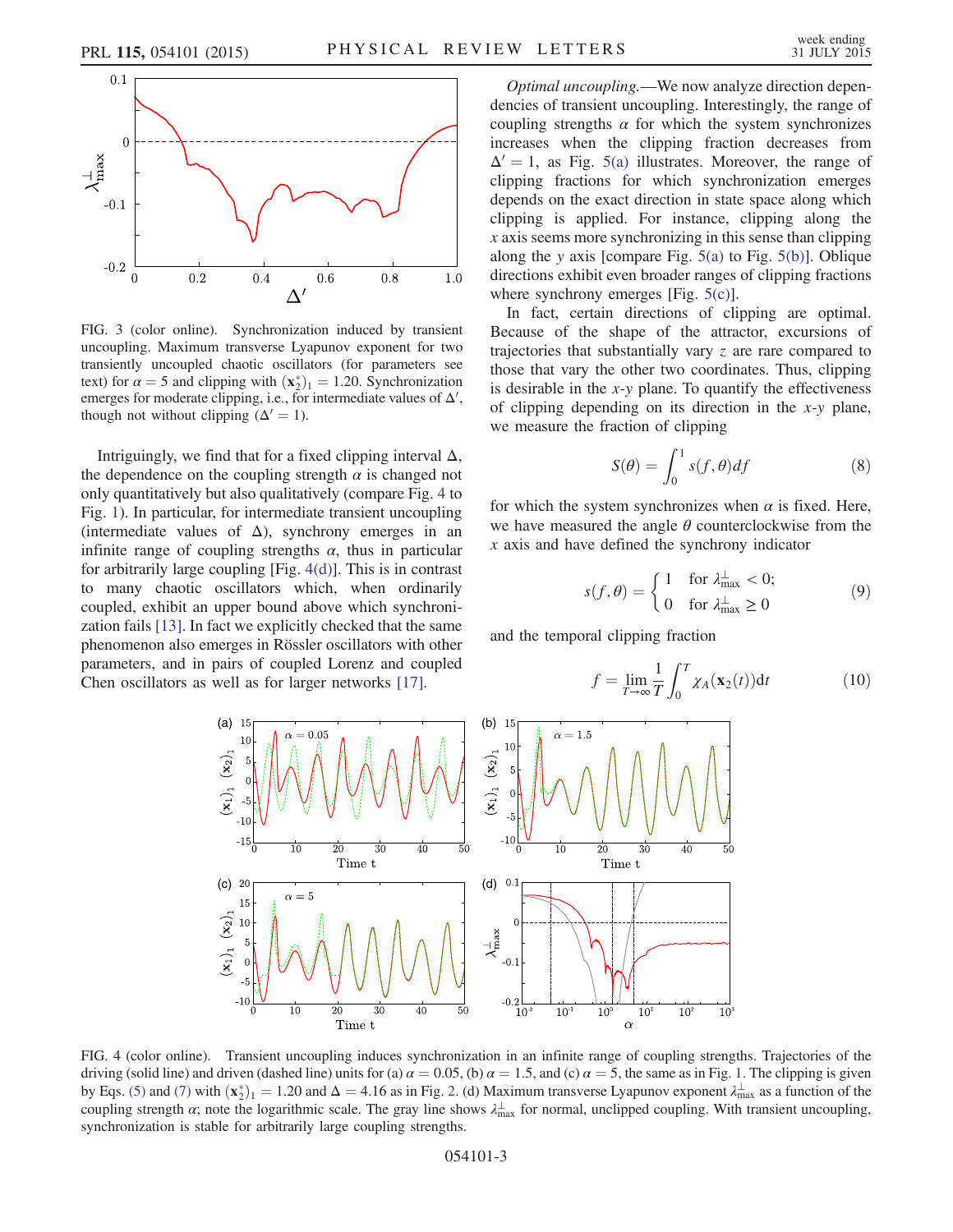<span id="page-3-0"></span>

FIG. 5 (color online). Extended synchronization range by transient uncoupling and optimal clipping. (a)–(c) Depending on the coupling strength  $\alpha$  and the percentage ( $\Delta' = 2\Delta/\Omega$ ) of the state space where coupling is active, the system may or may not synchronize. The dark area marks the parameters where the synchronized state is stable, i.e.,  $\lambda_{\text{max}}^{\perp} < 0$ . Clipping is (a) in x direction  $[x^* = (\mathbf{x}_2^*)_1 = 1.2]$ , (b) in y direction  $[x^* = (\mathbf{x}^*)_1 = -1.5]$  and (c) in the direction  $y \approx 3.1$ direction  $[y^* = (x_2^*)_2 = -1.5]$ , and (c) in the direction  $y \approx 3.1x$  ( $\theta^* = 0.4\pi$ ). Accordingly, the direction of clipping can be optimized to achieve the largest possible climping range (d) Effectiveness  $S(\theta)$  [Eq. (8)] achieve the largest possible clipping range. (d) Effectiveness  $S(\theta)$  [Eq. [\(8\)](#page-2-2)] of clipping along the direction  $\theta$  for fixed  $\alpha = 10$ .

such that larger values of  $S(\theta)$  indicate that synchronization emerges in a larger range of clipping fractions.

The curve  $S(\theta)$  has two local maxima [Fig. [5\(d\)](#page-3-0)], indicating two locally optimal clipping directions, one of which is globally optimal (at  $\theta^* \approx 0.4\pi$ ). Why is there such a complicated dependence on direction?

<span id="page-3-2"></span>Transverse stability depends on uncoupling location.— We can better understand the synchronization of the system by characterizing the stability for a family of clipping functions  $\chi(\mathbf{x}) = \chi_A(\mathbf{x})$  where

$$
A = A_{\mathbf{x}_2^*, r} := \{ \mathbf{x}_2 \in \mathbb{R}^d : |\mathbf{x}_2 - \mathbf{x}_2^*| \le r(\mathbf{x}_2^*) \}. \tag{11}
$$

<span id="page-3-1"></span>

FIG. 6 (color online). Multiple switches between stability and instability depending on the coupling location. The color of the points indicates the maximum transverse Lyapunov exponent of the system with clipping to sets  $A = A_{\mathbf{x}_2^*,r}$  [Eq. [\(11\)](#page-3-2)], indicating stable, synchronization (light) and no synchronization (dark) stable synchronization (light) and no synchronization (dark) depending on the coupling location on the attractor. Parameters are  $\alpha = 5$  and  $f = 0.05$ .

Coupling is thus active if and only if  $x_2$  is in a sphere of radius  $r(\mathbf{x}_2^*)$  around  $\mathbf{x}_2^*$ . We sample the center points randomly from the attractor (i.e. the invariant measure) of randomly from the attractor (i.e., the invariant measure) of the uncoupled system and choose the size  $r(\mathbf{x}_2^*)$  such that the coupling is active during a fraction f of the time the coupling is active during a fraction  $f$  of the time.

The results show that the impact of the uncoupling strongly depends on the position where clipping is applied. In particular, at identical system parameters, synchrony can be either stable or unstable, depending on where the coupling is active (Fig. [6](#page-3-1)). This holds even though the coupling is active for the same fraction  $f$  of time. The attractor regions of positive and negative transverse Lyapunov exponents alternate depending on the direction from the origin. As these different regions of stability and instability each occur two times on the  $2\pi$  phase cycle (circulating the origin) and at roughly equal phase distance, this explains the two maxima (and the two minima) of the curve  $S(\theta)$  found above [Fig. [5\(d\)\]](#page-3-0). This heterogeneous dependence on the exact location indicates that transient uncoupling, despite being represented by a linear reduction of the coupling term, modifies the collective dynamics of the system in a strongly nonlinear way. As a consequence, the clipping sets A need to be determined individually for each given system to be synchronized.

Conclusion.—In summary, we have proposed transient uncoupling to modify whether a system of coupled chaotic oscillators synchronizes. Most generally, these results demonstrate that continuous-time coupling is not required for synchronization, even for very simple coupling schemes [\[21\].](#page-4-11) Interestingly, uncoupling can synchronize systems that would fail to synchronize if ordinarily coupled. Furthermore, it can even remove any upper bound on